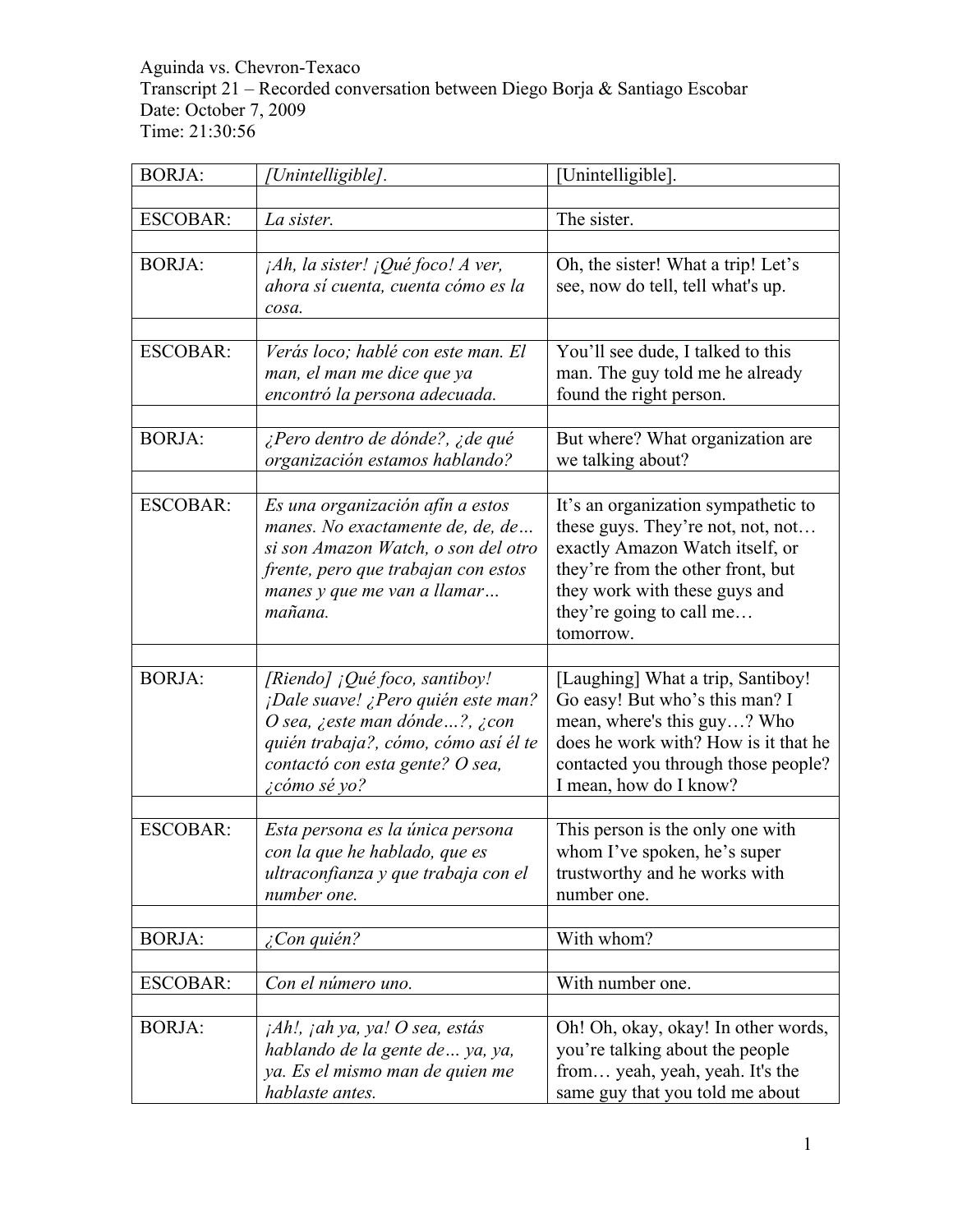# Transcript 21 – Recorded conversation between Diego Borja & Santiago Escobar Date: October 7, 2009

|                 |                                                                                                                                                                                                                                                                      | before.                                                                                                                                                                                                                                                      |
|-----------------|----------------------------------------------------------------------------------------------------------------------------------------------------------------------------------------------------------------------------------------------------------------------|--------------------------------------------------------------------------------------------------------------------------------------------------------------------------------------------------------------------------------------------------------------|
|                 |                                                                                                                                                                                                                                                                      |                                                                                                                                                                                                                                                              |
| <b>ESCOBAR:</b> | Sí, sí; el mismo. No hay otro, sí es el<br>único. Es que no puedo  o sea, es<br>la única persona con la que tengo<br>confianza, loco.                                                                                                                                | Yes, yes, the same one. There's no<br>other, he's the only one. Because I<br>can't I mean, he's the only person<br>I trust, dude.                                                                                                                            |
|                 |                                                                                                                                                                                                                                                                      |                                                                                                                                                                                                                                                              |
| <b>BORJA:</b>   | Pero sí, sí, sí  sí te considera, o<br>sea, ¿es como tú y yo o el man es?                                                                                                                                                                                            | But yes, yes, yes yes he respects<br>you, I mean, it's like you and I or<br>the guy is?                                                                                                                                                                      |
|                 |                                                                                                                                                                                                                                                                      |                                                                                                                                                                                                                                                              |
| <b>ESCOBAR:</b> | O sea, con el man tenemos una<br>relación bastante fraternal, loco,<br>por otras cosas que hemos hecho.                                                                                                                                                              | I mean, with that guy we have a<br>very brotherly relationship, dude,<br>because of other things we've done.                                                                                                                                                 |
|                 |                                                                                                                                                                                                                                                                      |                                                                                                                                                                                                                                                              |
| <b>BORJA:</b>   | [Unintelligible].                                                                                                                                                                                                                                                    | [Unintelligible].                                                                                                                                                                                                                                            |
| <b>ESCOBAR:</b> | Y el man sabe que yo soy serio, y yo<br>sé que él es serio.                                                                                                                                                                                                          | And the guy knows I'm serious, and<br>I know that he's serious.                                                                                                                                                                                              |
| <b>BORJA:</b>   |                                                                                                                                                                                                                                                                      | Cool!                                                                                                                                                                                                                                                        |
|                 | ¡Bacán!                                                                                                                                                                                                                                                              |                                                                                                                                                                                                                                                              |
| <b>ESCOBAR:</b> | $Y_{\cdots}$                                                                                                                                                                                                                                                         | And                                                                                                                                                                                                                                                          |
| <b>BORJA:</b>   | $\lambda$ Y cómo él tiene contacto con esa,<br>con ese otro lado?                                                                                                                                                                                                    | And how is it he has contact with<br>that, with the other side?                                                                                                                                                                                              |
|                 |                                                                                                                                                                                                                                                                      |                                                                                                                                                                                                                                                              |
| <b>ESCOBAR:</b> | Porque estos manes  me imagino<br>que no sé, deben, deben tener<br>cosas en común pues, loco. No<br>tengo idea realmente. O sea, yo lo<br>que le dije: "¿Y quiénes son estas<br>personas?" Me dijo: "Representan<br>a un grupo de abogados con sede en<br>Bruselas". | Because these guys I imagine<br>that I don't know, they must have<br>things in common, dude. Really, I<br>have no idea. I mean, what I asked<br>him is, "And who are these people?<br>He told me, "They represent a group"<br>of lawyers based in Brussels." |
| <b>BORJA:</b>   | [Riendo] ¡Qué foco, en Bruselas!                                                                                                                                                                                                                                     | [Laughing] What a trip, in Brussels!                                                                                                                                                                                                                         |
|                 |                                                                                                                                                                                                                                                                      |                                                                                                                                                                                                                                                              |
| <b>ESCOBAR:</b> | De ley que tienen full notas con la<br>Comunidad Europea y que están en<br>el Parlamento Europeo y que son<br>de o sea, son unos abogados<br>dedicados a lo que es de<br>participación ciudadana, derechos                                                           | For sure they have full relations<br>with the European Community and<br>they're in the European Parliament<br>and they're from I mean, they are<br>lawyers dedicated to citizen<br>participation, human rights, and I                                        |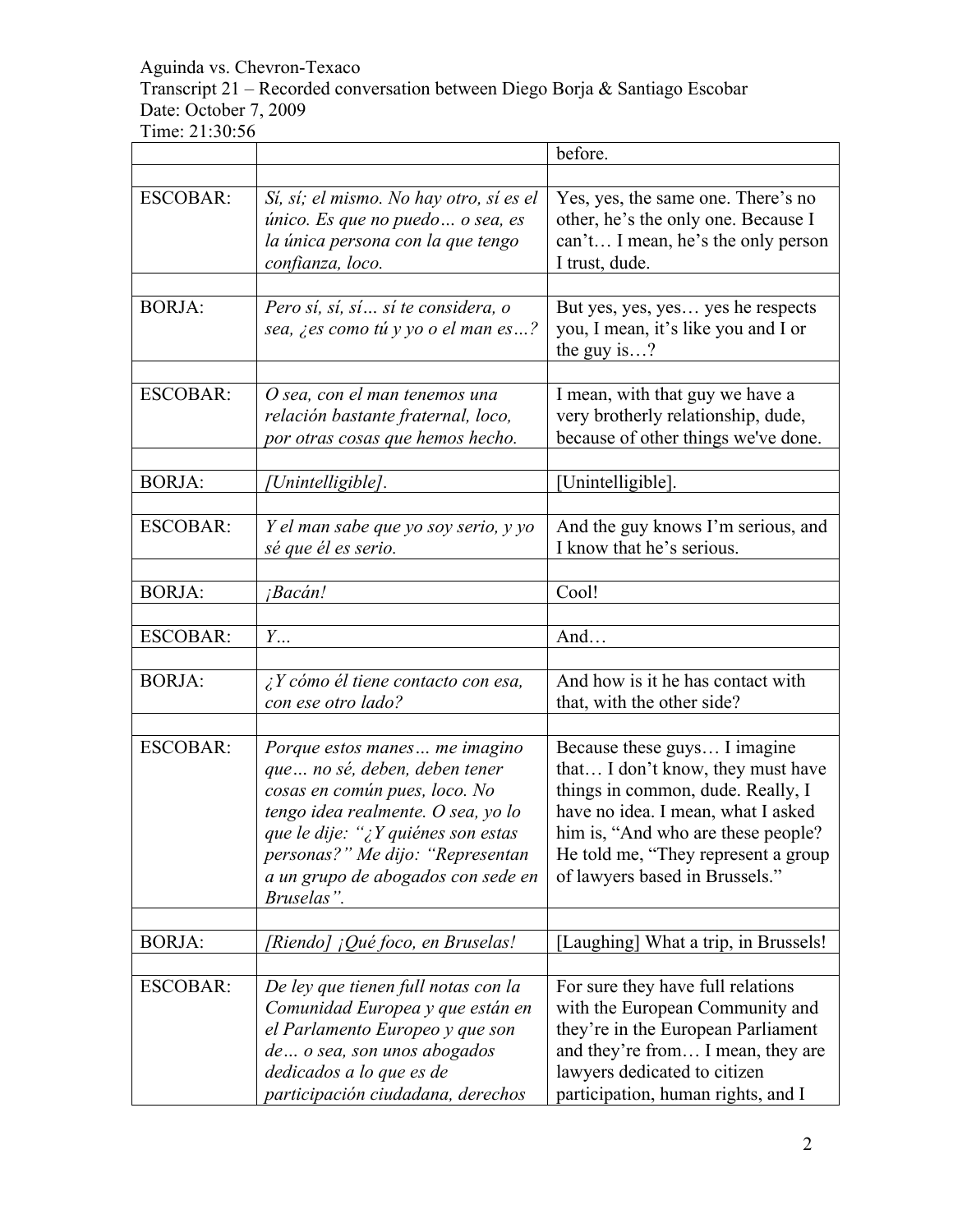Transcript 21 – Recorded conversation between Diego Borja & Santiago Escobar Date: October 7, 2009

|                 | humanos y no sé que otras<br>huevadas, pero todo lo que tiene<br>que ver jah!, y ecología.                                                                                                                                                                                     | don't know what other bullshit, but<br>anything that has to do with oh!,<br>and ecology.                                                                                                                                                                                               |
|-----------------|--------------------------------------------------------------------------------------------------------------------------------------------------------------------------------------------------------------------------------------------------------------------------------|----------------------------------------------------------------------------------------------------------------------------------------------------------------------------------------------------------------------------------------------------------------------------------------|
| <b>BORJA:</b>   | jAh! O sea, de ley están atrás de eso<br>también.                                                                                                                                                                                                                              | Oh! I mean, for sure they're behind<br>that also.                                                                                                                                                                                                                                      |
| <b>ESCOBAR:</b> | Me imagino, pero desde Europa.                                                                                                                                                                                                                                                 | I imagine, but from Europe.                                                                                                                                                                                                                                                            |
| <b>BORJA:</b>   | ¡Qué focote! ¿Pero qué te dan?,<br>¿[Unintelligible] qué te dicen?                                                                                                                                                                                                             | What a trip! But what do they give<br>you? [Unintelligible] what do they<br>say?                                                                                                                                                                                                       |
| <b>ESCOBAR:</b> | No sé. Yo les dije clarito; ya sabes<br>lo que les dije, que hay la<br>posibilidad de que                                                                                                                                                                                      | I don't know. I told them clearly; I<br>told them, you already know what I<br>told them, that there's a possibility<br>that                                                                                                                                                            |
| <b>BORJA:</b>   | [Simultaneous to other speech].                                                                                                                                                                                                                                                | [Simultaneous to other speech].                                                                                                                                                                                                                                                        |
| <b>ESCOBAR:</b> | $\angle$ Cómo?                                                                                                                                                                                                                                                                 | What?                                                                                                                                                                                                                                                                                  |
| <b>BORJA:</b>   | Todo depende de ellos.                                                                                                                                                                                                                                                         | It all depends on them.                                                                                                                                                                                                                                                                |
| <b>ESCOBAR:</b> | O sea, no sé pues qué dirán pues,<br>loco. Lo que me dijo este man es<br>que cualquier cosa que exista se<br>tiene que verificar.                                                                                                                                              | So, I don't know what they'll say,<br>dude. What this guy told me is that<br>anything that exists has to be<br>verified.                                                                                                                                                               |
| <b>BORJA:</b>   | Claro. [Simultaneous to other<br>$speed$                                                                                                                                                                                                                                       | Of course. [Simultaneous to other<br>speech].                                                                                                                                                                                                                                          |
| <b>ESCOBAR:</b> | ¿Cómo?                                                                                                                                                                                                                                                                         | What?                                                                                                                                                                                                                                                                                  |
| <b>BORJA:</b>   | De lado y lado.                                                                                                                                                                                                                                                                | From both sides.                                                                                                                                                                                                                                                                       |
| <b>ESCOBAR:</b> | Claro, claro. Entonces me dice yo<br>le dije: "Claro, o sea, este amigo<br>mío, yo puedo demostrar que tengo<br>cercanía y todo". Y me dicen:<br>"Pero de lo que tenemos entendido,<br>Borja no está disponible para nadie,<br>está como secuestrado por<br>Chevrón", ¿cachas? | Of course, of course. Then he tells<br>me I told him, "Of course, I<br>mean, this friend of mine, I can<br>show that I'm close and<br>everything." And they tell me, "But<br>from what we understand, Borja<br>isn't available to anyone, he's been<br>like kidnapped by Chevron," you |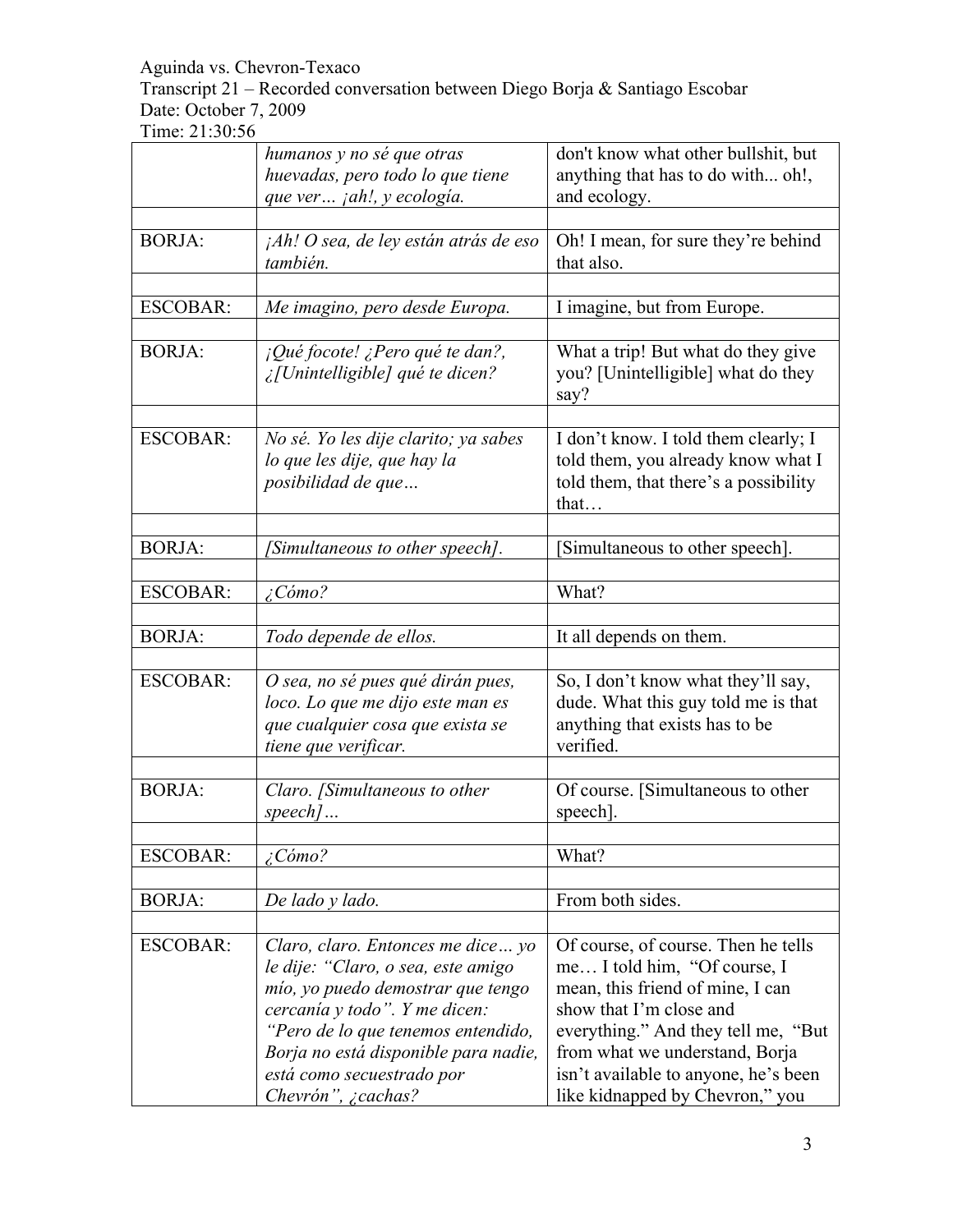Transcript 21 – Recorded conversation between Diego Borja & Santiago Escobar Date: October 7, 2009

|                 |                                                                                                                             | get it?                                                                                                                       |
|-----------------|-----------------------------------------------------------------------------------------------------------------------------|-------------------------------------------------------------------------------------------------------------------------------|
| <b>BORJA:</b>   | Pero no para mis panas.                                                                                                     | But not for my buddies.                                                                                                       |
| <b>ESCOBAR:</b> | Y yo le digo: "Ahí estás", para que<br>veas que no es [Unintelligible].                                                     | And I tell him, "You're there," so<br>they see that it's not<br>[Unintelligible].                                             |
| <b>BORJA:</b>   | Se debe de haber quedado culo.<br>Todo el mundo trata de localizarme<br>ahora, huevón.                                      | He must have been shocked.<br>Everyone is trying to find me now,<br>dude.                                                     |
| <b>ESCOBAR:</b> | De ley. Pues eso me dicen; como<br>que los manes te tienen en el<br>armario guardado.                                       | For sure. Well, that's what they tell<br>me; that those guys have you locked<br>up in a closet.                               |
| <b>BORJA:</b>   | Sí, [Unintelligible] en el closet<br>[riendo].                                                                              | Yes, [Unintelligible] in the closet<br>[laughing].                                                                            |
| <b>ESCOBAR:</b> | Yo les dije: "No loco; yo hablo con<br>él todos los días, literalmente".                                                    | I told them, "No, dude, I talk to him<br>everyday, literally."                                                                |
| <b>BORJA:</b>   | Claro.                                                                                                                      | Of course.                                                                                                                    |
| <b>ESCOBAR:</b> | Así medio que hablamos todos los<br>días, ¿no?                                                                              | Like that, we kind of talk everyday,<br>no?                                                                                   |
| <b>BORJA:</b>   | Claro, claro. No, de ley.                                                                                                   | Of course, of course. No, for sure.                                                                                           |
| <b>ESCOBAR:</b> | Entonces yo lo que le dije es así de<br>sencillo; verás: "Hay la posibilidad<br>de que el amigo Diego entre en<br>$razón$ " | So then what I told him is this<br>simple, you'll see, "The possibility<br>exists that my friend Diego becomes<br>reasonable" |
| <b>BORJA:</b>   | [Unintelligible].                                                                                                           | [Unintelligible].                                                                                                             |
| <b>ESCOBAR:</b> | "O se vuelva más radical".                                                                                                  | "Or he'll become more radical."                                                                                               |
| <b>BORJA:</b>   | [Riendo] ¡Qué cague!, ¡que entre<br>en razón! Esa es la palabra precisa,<br>huevón.                                         | [Laughing] That's a riot! He'll<br>become reasonable! That's the exact<br>word, dude.                                         |
| <b>ESCOBAR:</b> | Entonces yo les digo: "El amigo, él                                                                                         | Then I tell them, "My friend;, he                                                                                             |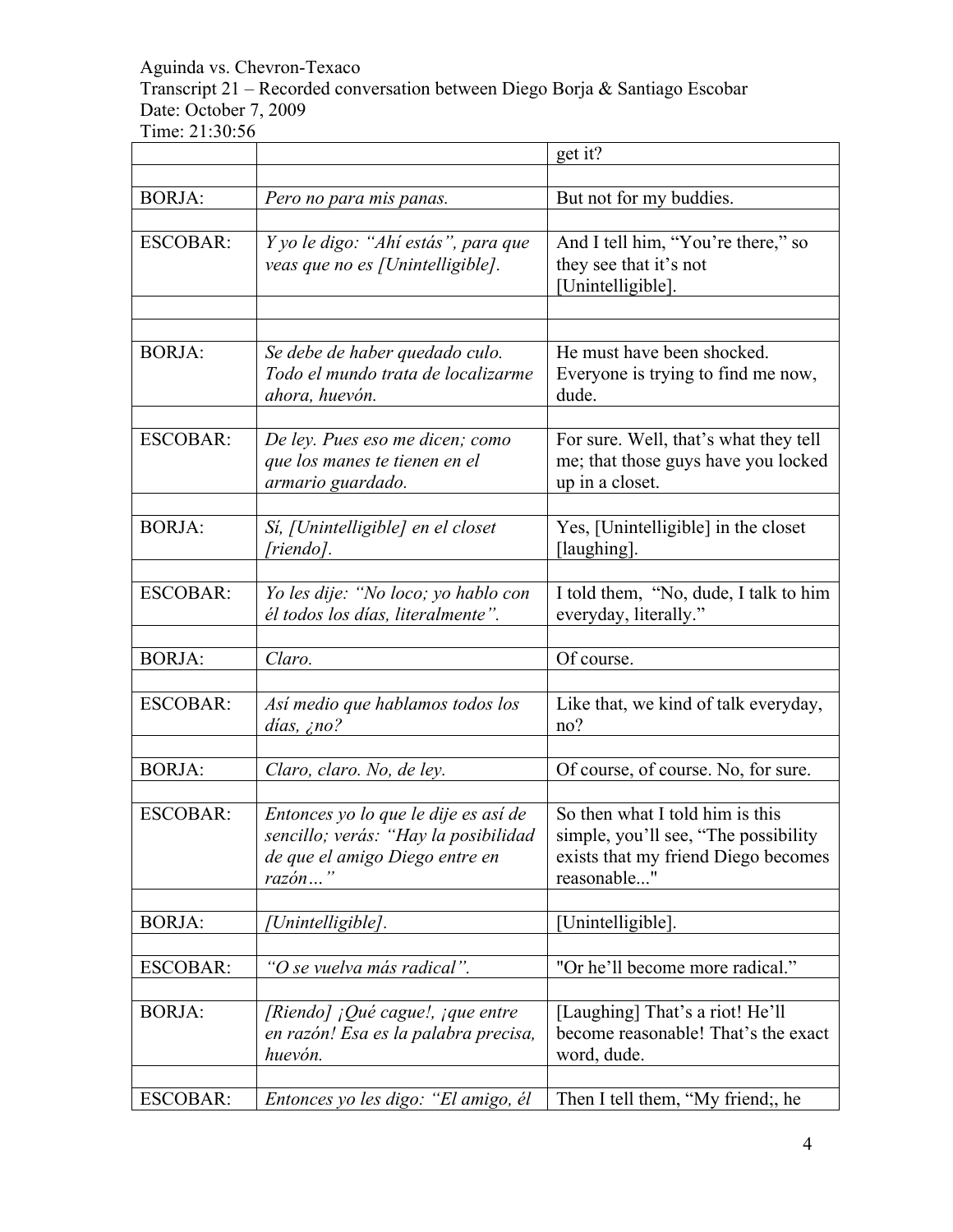Transcript 21 – Recorded conversation between Diego Borja & Santiago Escobar Date: October 7, 2009

|                 | es el que puede dictaminar a qué      | can decide which way the scale tips   |
|-----------------|---------------------------------------|---------------------------------------|
|                 | lado la balanza va, y él tiene el     | and he has the power to do that."     |
|                 | poder de hacer eso". Y me dice:       | And he tells me, "But from what?"     |
|                 | "¿Pero de qué?" Pues yo le digo:      | And I tell him, "He has a lot of      |
|                 |                                       |                                       |
|                 | Tiene bastante información que        | information that could affect the     |
|                 | podría afectar el curso, tanto para   | course, either for the Amazons or     |
|                 | los amazónicos como para Chevrón      | for Chevron, and it would be          |
|                 | y, es interesante si es que podríamos | interesting if we could talk." So he, |
|                 | hablar". Entonces él, él, él          | he, he, conveyed that exactly.        |
|                 | transmitió exactamente eso.           |                                       |
|                 |                                       |                                       |
| <b>BORJA:</b>   | Ya.                                   | Okay.                                 |
|                 |                                       |                                       |
| <b>ESCOBAR:</b> | De que hay la apertura.               | That there's an opening.              |
|                 |                                       |                                       |
| <b>BORJA:</b>   |                                       |                                       |
|                 | [Unintelligible] y los otros ya saben | [Unintelligible] and the others       |
|                 | quién soy y todo, de ley.             | already know who I am, and all that,  |
|                 |                                       | for sure.                             |
|                 |                                       |                                       |
| <b>ESCOBAR:</b> | Obvio [riendo]. O sea, con decirte    | Obviously [laughing]. In other        |
|                 | que hablé el otro día con un amigo    | words, just telling you that I spoke  |
|                 | de Venezuela.                         | the other day with a friend from      |
|                 |                                       | Venezuela.                            |
|                 |                                       |                                       |
| <b>BORJA:</b>   | [Unintelligible].                     | [Unintelligible].                     |
|                 |                                       |                                       |
| <b>ESCOBAR:</b> | Y yo le comenté que qué piensa del    | And I asked him what he thought of    |
|                 | caso Texaco; solo para ver qué,       | the Texaco case; just to see what he  |
|                 |                                       |                                       |
|                 | qué, qué me pensaba, qué pensaba      | thought, what he came up with, to     |
|                 | decirme.                              | tell me.                              |
|                 |                                       |                                       |
| <b>BORJA:</b>   | Ya.                                   | Okay.                                 |
|                 |                                       |                                       |
| <b>ESCOBAR:</b> | Para saber. Y el man, ¡puta!, sabía   | Just to know. And the guy, shit! He   |
|                 | todo. Entonces el man dice: "¡Puta!   | knew everything. So then the guy      |
|                 | Es un  es una arremetida del          | says, "Shit! It's a it's an attack    |
|                 | imperio, siempre con sus              | by the empire, always with their      |
|                 | corporaciones y que es un gobierno    | corporations, and that it's a         |
|                 | manejado por corporaciones y que      | government run by corporations and    |
|                 |                                       |                                       |
|                 | este señor Borja que ha hecho las     | that this Mr. Borja who made the      |
|                 | grabaciones es un empleado de         | recordings is their employee, a       |
|                 | ellos, un servidor del imperio, que   | pawn of the empire, that it's all     |
|                 | es todo un planeado desde las altas   | planned out from the highest          |
|                 | esferas", o sea, "y que sabemos que   | levels," in other words, "and that we |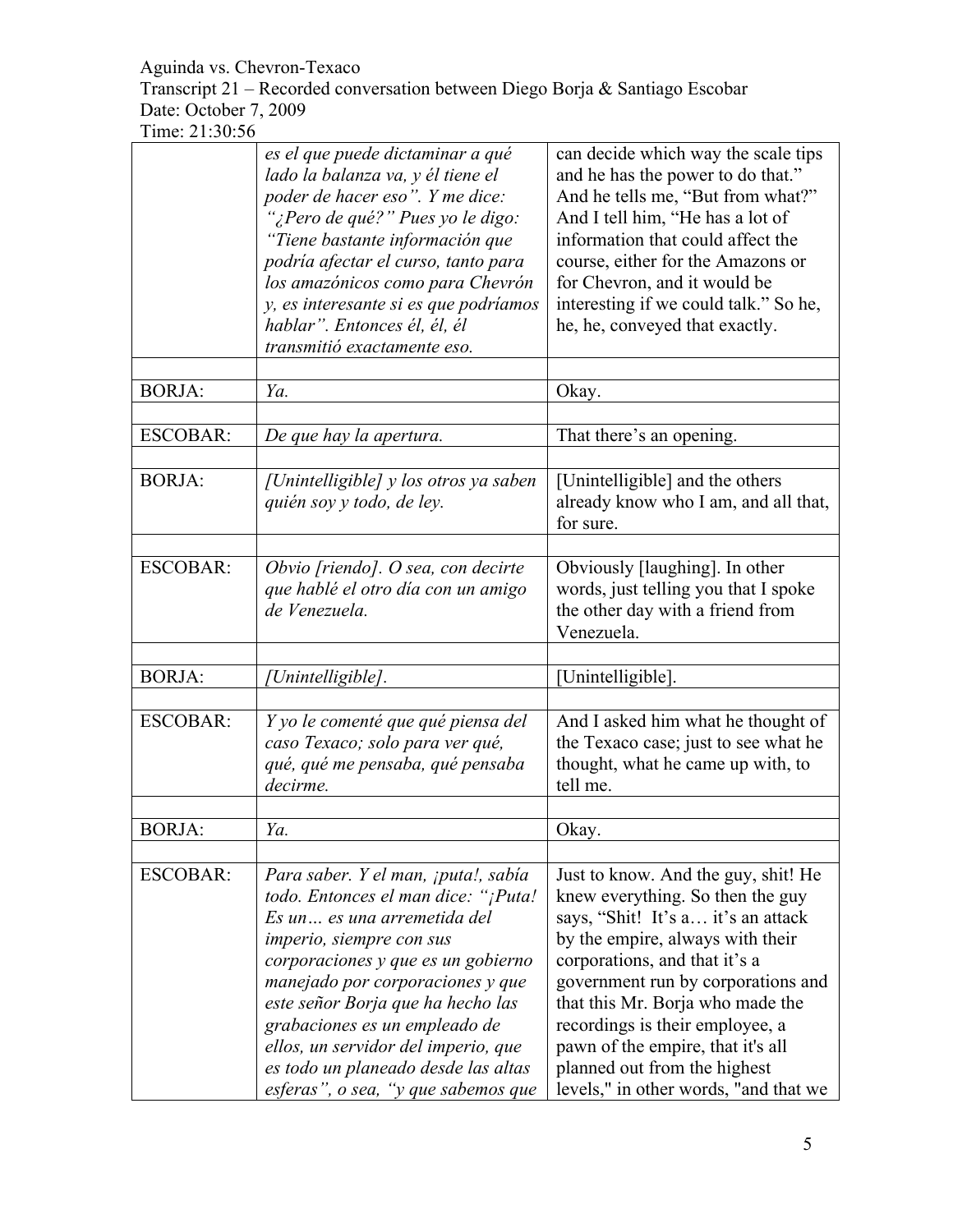Transcript 21 – Recorded conversation between Diego Borja & Santiago Escobar Date: October 7, 2009

|                 | está protegido por ellos". O sea,<br>eso loco.                                                                                                                                                                                                                                                                                                                                                                                                                                                                                                            | know he's protected by them." In<br>other words, that, dude.                                                                                                                                                                                                                                                                                                                                                                                                                                                                                               |
|-----------------|-----------------------------------------------------------------------------------------------------------------------------------------------------------------------------------------------------------------------------------------------------------------------------------------------------------------------------------------------------------------------------------------------------------------------------------------------------------------------------------------------------------------------------------------------------------|------------------------------------------------------------------------------------------------------------------------------------------------------------------------------------------------------------------------------------------------------------------------------------------------------------------------------------------------------------------------------------------------------------------------------------------------------------------------------------------------------------------------------------------------------------|
|                 |                                                                                                                                                                                                                                                                                                                                                                                                                                                                                                                                                           |                                                                                                                                                                                                                                                                                                                                                                                                                                                                                                                                                            |
| <b>BORJA:</b>   | ¡Qué foco! [Riendo].                                                                                                                                                                                                                                                                                                                                                                                                                                                                                                                                      | Wild! [Laughing].                                                                                                                                                                                                                                                                                                                                                                                                                                                                                                                                          |
| <b>ESCOBAR:</b> | O sea, ¡chucha!, está conocido<br>por  o sea, la gente que está en la<br>política es que esto tiene un<br>impacto político tenaz.                                                                                                                                                                                                                                                                                                                                                                                                                         | I mean, damn! It's known by in<br>other words, people in politics it's<br>that this has a huge political impact.                                                                                                                                                                                                                                                                                                                                                                                                                                           |
| <b>BORJA:</b>   | Claro. Lo que pasa es que tú sabes<br>de que en derecho, el momento que<br>hay una o sea, esto es un caso<br>único en el mundo, ¿no es cierto?,<br>entonces el momento que ya pasa<br>esto para digamos que pasara en<br>contra de la compañía, ya después<br>pueden aplicar pueden apelar a<br>que "miren, esto ya pasó". O sea,<br>que hay una figura, que no me<br>acuerdo cómo se llama, pero si es<br>ya pasó para alguien, ya puede<br>pasar para mí, entonces se facilita<br>que les hagan pedazos a montones<br>de [Simultaneous to other speech] | Of course. The thing is you know<br>that in law, the moment there's a<br>I mean, this is a one of a kind case<br>in the world, isn't that true? So the<br>moment this goes to let's say that<br>this goes against the company, then<br>later they can apply they can<br>appeal that, "look, this already<br>happened." I mean, there's a<br>concept, I don't remember what it's<br>called, but if it already happened for<br>someone, it can also happen for me,<br>so that makes it easy to break to<br>pieces a lot of [Simultaneous to<br>other speech] |
| <b>ESCOBAR:</b> | Se crea jurisprudencia.                                                                                                                                                                                                                                                                                                                                                                                                                                                                                                                                   | It creates case law.                                                                                                                                                                                                                                                                                                                                                                                                                                                                                                                                       |
| <b>BORJA:</b>   | Eso, eso.                                                                                                                                                                                                                                                                                                                                                                                                                                                                                                                                                 | That's it.                                                                                                                                                                                                                                                                                                                                                                                                                                                                                                                                                 |
| <b>ESCOBAR:</b> | Claro, ¿sabes?, si es que Chevrón<br>pierde, entonces luego, en Asia una<br>organización indígena puede seguir<br>juicio a otra empresa petrolera.                                                                                                                                                                                                                                                                                                                                                                                                        | Of course, you know? If Chevron<br>loses, then later, in Asia an<br>indigenous organization can file suit<br>against another oil company.                                                                                                                                                                                                                                                                                                                                                                                                                  |
| <b>BORJA:</b>   | Claro, se crea jurisprudencia; es la<br>cosa, eso es lo que pasa. Entonces,<br>iputa!, se cagan montones. O sea,<br>no solo estos.                                                                                                                                                                                                                                                                                                                                                                                                                        | Of course, it creates case law, that's<br>the thing, that's what happens.<br>Then, shit! Lots of them fall. I<br>mean, not just these.                                                                                                                                                                                                                                                                                                                                                                                                                     |
| <b>ESCOBAR:</b> | Claro. O sea, este juicio es histórico<br>para todo el mundo.                                                                                                                                                                                                                                                                                                                                                                                                                                                                                             | Of course. In other words, this is a<br>historic trial for the entire world.                                                                                                                                                                                                                                                                                                                                                                                                                                                                               |
| <b>BORJA:</b>   | Sí, eso es lo más foco, huevón.                                                                                                                                                                                                                                                                                                                                                                                                                                                                                                                           | Yes, that's what's so wild, dude.                                                                                                                                                                                                                                                                                                                                                                                                                                                                                                                          |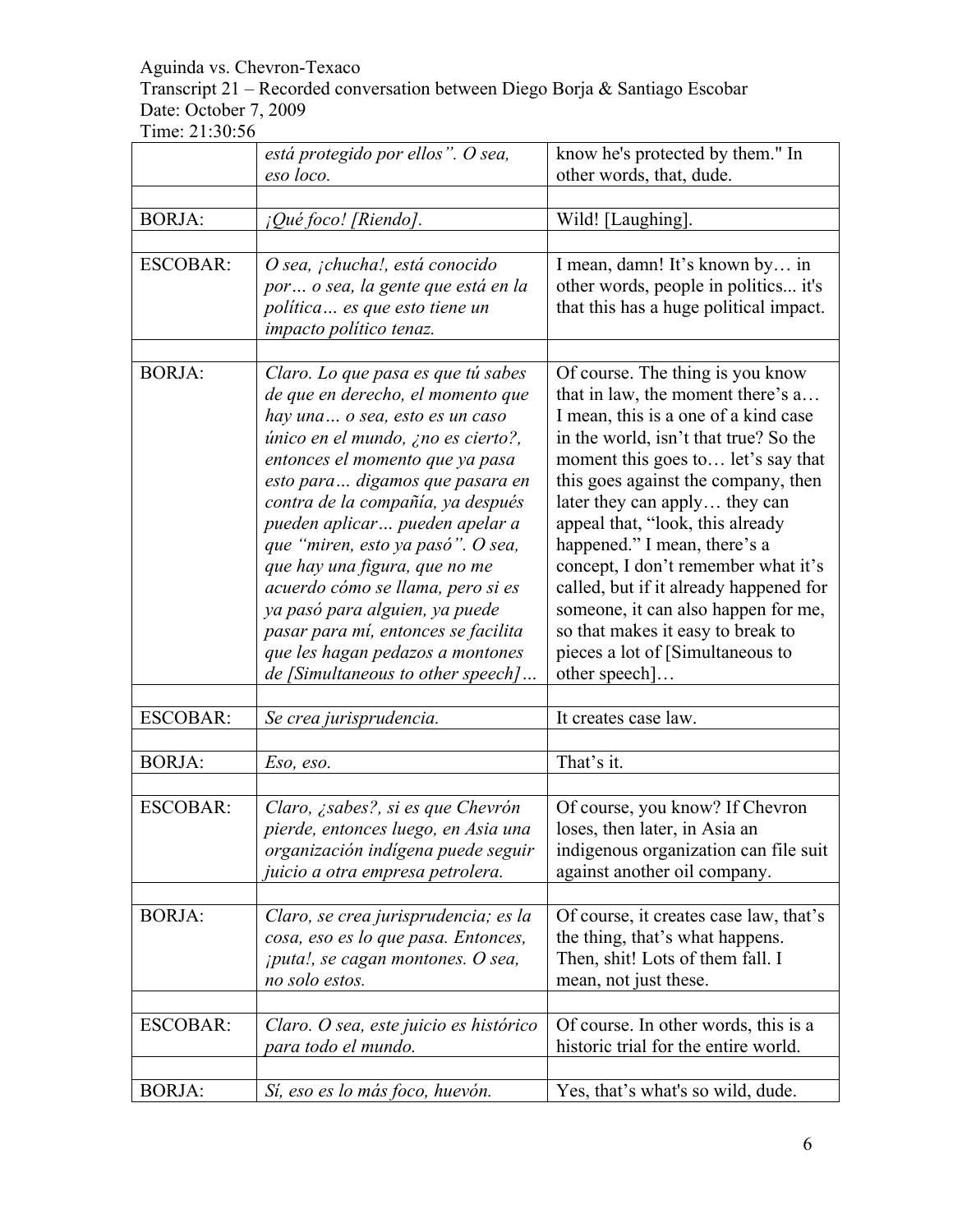Transcript 21 – Recorded conversation between Diego Borja & Santiago Escobar Date: October 7, 2009

|                 | Entonces por es que todo es,                                                                                                                                                                                                                                                                                                                   | So that's why everything is, shit!                                                                                                                                                                                                                                                                                      |
|-----------------|------------------------------------------------------------------------------------------------------------------------------------------------------------------------------------------------------------------------------------------------------------------------------------------------------------------------------------------------|-------------------------------------------------------------------------------------------------------------------------------------------------------------------------------------------------------------------------------------------------------------------------------------------------------------------------|
|                 | ¡puta!, pisando huevos, huevón.                                                                                                                                                                                                                                                                                                                | Walking on egg shells, dude.                                                                                                                                                                                                                                                                                            |
| <b>ESCOBAR:</b> | $\angle$ Cómo?                                                                                                                                                                                                                                                                                                                                 | What?                                                                                                                                                                                                                                                                                                                   |
|                 |                                                                                                                                                                                                                                                                                                                                                |                                                                                                                                                                                                                                                                                                                         |
| <b>BORJA:</b>   | Todo lo hacen pisando huevos, digo,<br>estos manes.                                                                                                                                                                                                                                                                                            | They do everything as if walking on<br>egg shells, I say, those guys.                                                                                                                                                                                                                                                   |
| <b>ESCOBAR:</b> | ¿Cómo es eso?                                                                                                                                                                                                                                                                                                                                  | How's that?                                                                                                                                                                                                                                                                                                             |
| <b>BORJA:</b>   | O sea, con cuidado, despacio, bien,<br>analizando.                                                                                                                                                                                                                                                                                             | I mean, carefully, slowly, well,<br>analyzing.                                                                                                                                                                                                                                                                          |
| <b>ESCOBAR:</b> | Claro, por supuesto, ifuf! Aquí un<br>paso en falso y te caes al abismo.                                                                                                                                                                                                                                                                       | Sure, of course, uph! Here one false<br>move and you fall into the abyss.                                                                                                                                                                                                                                               |
| <b>BORJA:</b>   | Claro, huevón. No, y sabes que yo<br>o sea, yo  tú sabes que yo tengo<br>que, tarde o temprano, tengo que<br>dar una aquí se llama<br>"deposition", que es una cosa<br>juramentada de en verdad cómo<br>pasaron las cosas y bla, bla, bla,<br>bla, bla. En el momento que yo hago<br>eso, ya no me puedo echar pa'<br>atrás, ¿sí me entiendes? | Of course, dude. No, and you know<br>what I I mean, I you know that<br>I have to, sooner or later, I have to<br>give a here they call it a<br>deposition, it's a sworn something<br>about how things really happened<br>and bla, bla, bla, bla, bla. At the<br>moment I do that, I can't go back,<br>you understand me? |
| <b>ESCOBAR:</b> | Claro. ¿Y cuándo tienes que hacer<br>$\mathit{eso?}$                                                                                                                                                                                                                                                                                           | Of course. And when do you have<br>to do that?                                                                                                                                                                                                                                                                          |
| <b>BORJA:</b>   | Pero eso es lo que no está<br>definida la fecha. Obviamente ya<br>ya, ya han querido que haga, ¿sí me<br>entiendes?                                                                                                                                                                                                                            | But that's what's not established,<br>the date. Obviously already<br>they've already wanted me to do it,<br>you understand me?                                                                                                                                                                                          |
| <b>ESCOBAR:</b> | Ya.                                                                                                                                                                                                                                                                                                                                            | Yeah.                                                                                                                                                                                                                                                                                                                   |
| <b>BORJA:</b>   | Pero yo les dije no.                                                                                                                                                                                                                                                                                                                           | But I told them no.                                                                                                                                                                                                                                                                                                     |
| <b>ESCOBAR:</b> | $\zeta$ Por qué?                                                                                                                                                                                                                                                                                                                               | Why?                                                                                                                                                                                                                                                                                                                    |
| <b>BORJA:</b>   | Porque no tengo no tengo claro<br>cuáles van a ser todavía las<br>implicaciones hacia mí como                                                                                                                                                                                                                                                  | Because I don't have I still don't<br>have a clear idea what are going to<br>be the implications for me,                                                                                                                                                                                                                |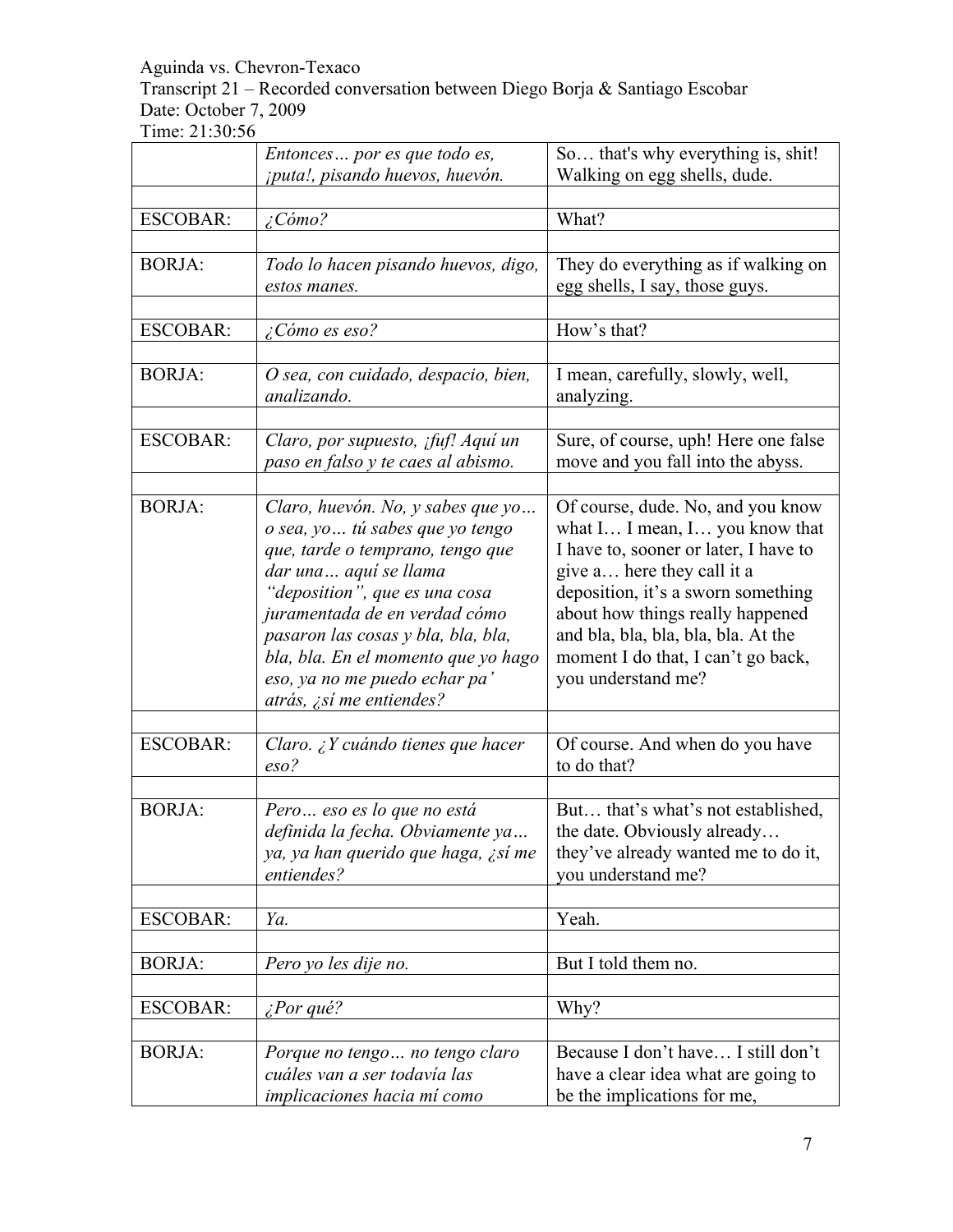### Transcript 21 – Recorded conversation between Diego Borja & Santiago Escobar Date: October 7, 2009

|                 | persona.                                                                                                                                                                                                                                                                                                                                                           | personally.                                                                                                                                                                                                                                                                                                                                                      |
|-----------------|--------------------------------------------------------------------------------------------------------------------------------------------------------------------------------------------------------------------------------------------------------------------------------------------------------------------------------------------------------------------|------------------------------------------------------------------------------------------------------------------------------------------------------------------------------------------------------------------------------------------------------------------------------------------------------------------------------------------------------------------|
|                 |                                                                                                                                                                                                                                                                                                                                                                    |                                                                                                                                                                                                                                                                                                                                                                  |
| <b>ESCOBAR:</b> | Ya, claro.                                                                                                                                                                                                                                                                                                                                                         | Yeah, of course.                                                                                                                                                                                                                                                                                                                                                 |
| <b>BORJA:</b>   | Entonces, hasta que no esté definido<br>la investigación de la fiscalía, todo,<br>todo lo que me puede pasar.<br>Cuando esté todo claro, cuando me<br>digan: "Vea, le están culpando de<br>esto, esto, esto y esto otro", ahí me<br>voy a dar cuenta, ¿no?, de cómo es<br>la cosa en verdad, entonces hasta<br>eso tienen que esperar a que todo se<br>desarrolle. | So then, until the Attorney<br>General's investigation isn't final,<br>everything, everything that can<br>happen to me. When everything is<br>clear, when they tell me, "Look,<br>they are blaming you for this, this,<br>this and this other," then I'll know<br>what's really going on, right? So<br>they have to wait until then for<br>everything to evolve. |
| <b>ESCOBAR:</b> | Pero ellos ya te están pidiendo que<br>te ratifiques en eso, que hagas una<br>declaración juramentada de que lo<br>presentaste, e hiciste, etc., es lo que<br>tú dices.                                                                                                                                                                                            | But they are already asking you to<br>confirm that, that your deposition be<br>taken regarding what you<br>introduced, what you did, etc., that's<br>what you say.                                                                                                                                                                                               |
| <b>BORJA:</b>   | Claro. ¡Puta!, desde el día número<br>dos desde que les entregué, o sea,<br>el, los videos, se pararon en eso,<br>pero dije: "No, no, no. Vamos a ver<br>cómo se desarrolla y                                                                                                                                                                                      | Of course. Shit! Since the second<br>day, since I gave them, I mean, the<br>videos, they relied on that, but I<br>said, No, no, no. Let's see how<br>things develop and"                                                                                                                                                                                         |
| <b>ESCOBAR:</b> | Claro. Entonces                                                                                                                                                                                                                                                                                                                                                    | Of course. Then                                                                                                                                                                                                                                                                                                                                                  |
| <b>BORJA:</b>   | Y no hay ningún problema. O sea,<br>yo ofrezco, lo hacemos, pero vamos<br>con paciencia.                                                                                                                                                                                                                                                                           | And there's no problem. I mean, I<br>offer, we do it, but let's proceed<br>patiently.                                                                                                                                                                                                                                                                            |
| <b>ESCOBAR:</b> | Cualquier negocio con la otra parte<br>hay que hacer entonces antes. $O$<br>sea, no tienes que firmar eso nunca,<br>pues, hasta que no se haya<br>[Unintelligible].                                                                                                                                                                                                | So any business with the other side<br>has to be before. I mean, you never<br>have to sign that, as long as you<br>haven't [Unintelligible].                                                                                                                                                                                                                     |
| <b>BORJA:</b>   | No, no, no. Eso está  eso está en<br>stand-by. O sea, eso eso es lo más<br>grande, o sea, eso es básicamente lo<br>que vira las cosas inmediatamente.<br>Y después, obviamente, hay un                                                                                                                                                                             | No, no, no. That's that's on stand-<br>by. I mean, that that's the biggest,<br>I mean, basically that's what it's<br>going to turn things right away. And<br>later, obviously, there are a lot of                                                                                                                                                                |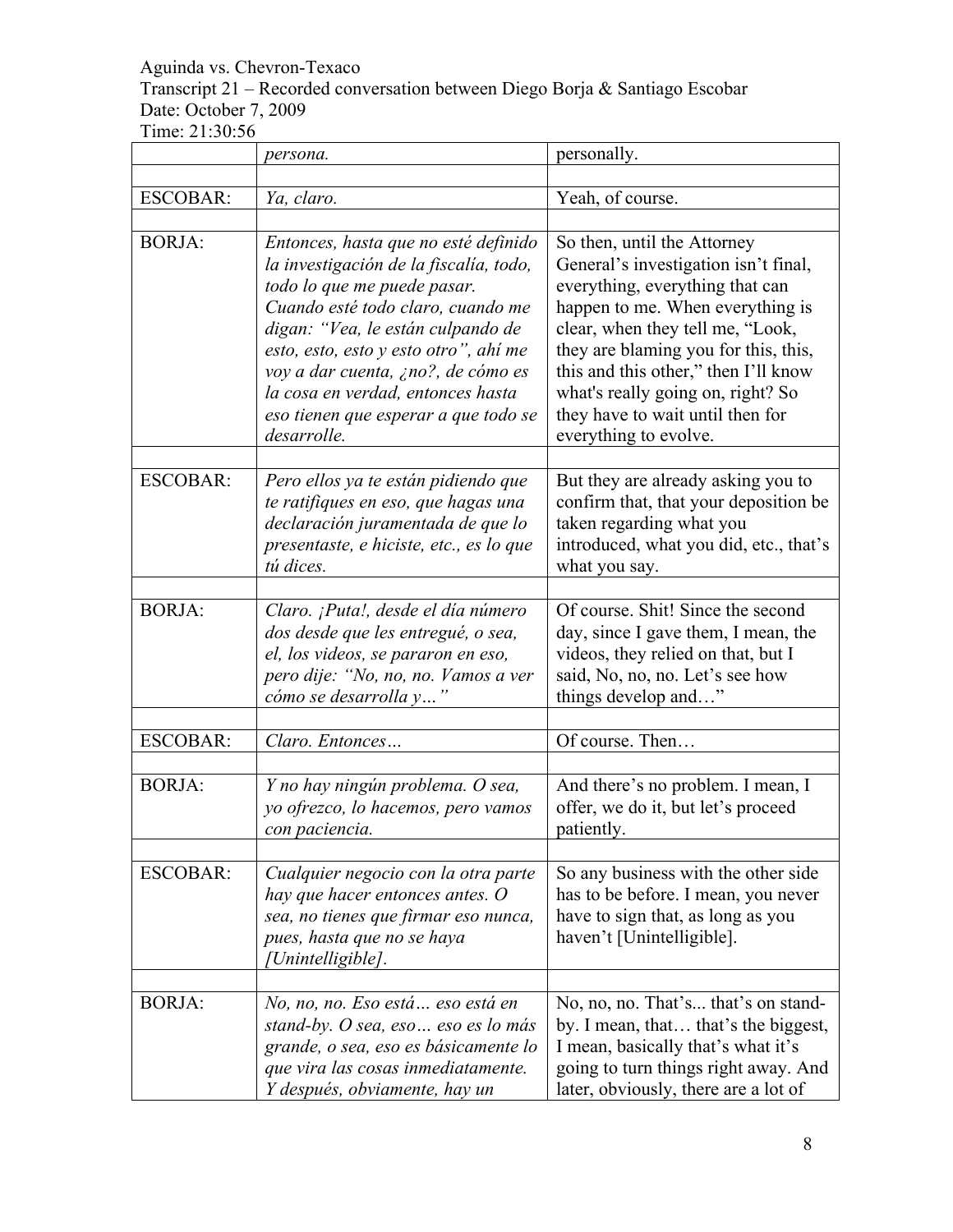Transcript 21 – Recorded conversation between Diego Borja & Santiago Escobar Date: October 7, 2009

|                 | montón de cosas, pero eso es lo<br>principal.                                                                                                                                                                                                                                                                                                                    | things, but that's the main thing.                                                                                                                                                                                                                                                                                       |
|-----------------|------------------------------------------------------------------------------------------------------------------------------------------------------------------------------------------------------------------------------------------------------------------------------------------------------------------------------------------------------------------|--------------------------------------------------------------------------------------------------------------------------------------------------------------------------------------------------------------------------------------------------------------------------------------------------------------------------|
| <b>ESCOBAR:</b> | Y eso, eso también te garantiza<br>que  que Chevrón cumpla pues,<br>loco.                                                                                                                                                                                                                                                                                        | And that also ensures that for you<br>that Chevron comes through, dude.                                                                                                                                                                                                                                                  |
| <b>BORJA:</b>   | Claro. O sea, más que nada tiene<br>que garantizar mis mis ¡puta!,<br>mi seguridad, entonces una serie de<br>cosas que hay, loco, ¿cachas?<br>Entonces, hasta que yo no tenga<br>claro, y no te hablo  o por el corto<br>plazo, <i>jbacán!</i> , estoy súper bien,<br>seguro, que bla, bla, bla, que sí, que<br>no; pero                                         | Of course. In other words, mostly<br>they have to ensure my my<br>shit! My safety, so there are a<br>number of things that are, dude, you<br>get it? So, as long as things aren't<br>clear to me, and I'm not speaking<br>of or for the short run, cool! I'm<br>super fine, safe, bla, bla, bla, and<br>yes, and no; but |
| <b>ESCOBAR:</b> | $i$ Que qué? No te escuché, ¿qué<br>dijiste?                                                                                                                                                                                                                                                                                                                     | What's that? I didn't hear you, what<br>did you say?                                                                                                                                                                                                                                                                     |
| <b>BORJA:</b>   | Que todo eso es a corto plazo; o<br>sea, ahorita. Entonces yo tengo que<br>pensar en el  o sea, ¡puta!, quién<br>sabe cuánto tiempo se quedará el<br>gobierno allá; unos 15 años, yo no<br>sé. Entonces la planificación que<br>estoy haciendo es a largo plazo, no<br>es, no es a corto plazo, entonces,<br>cualquier cosa tiene que ser bien,<br>bien pensada. | That all that is short term; I mean,<br>just right now. So, I have to think<br>about the I mean, shit! Who<br>knows how long the government<br>will be there; maybe 15 years, I<br>don't know. So I'm planning long<br>term, not short term, so, everything<br>has to be well, well thought out.                         |
| <b>ESCOBAR:</b> | Claro, claro, claro, claro; también.<br>Pero mientras no te ratifiques en<br>eso, se puede hablar con la gente.                                                                                                                                                                                                                                                  | Of course, of course, of course; that<br>too. But as long as you don't<br>confirm that, you can talk to the<br>people.                                                                                                                                                                                                   |
| <b>BORJA:</b>   | Claro, es lo que te digo. O sea, eso<br>no eso no se ha hecho y no se<br>hará todavía hasta que no esté todo<br>claro, por más que se paren de<br>cabeza. ¿Qué pueden hacer?                                                                                                                                                                                     | Of course, that's what I'm telling<br>you. I mean, that hasn't that<br>hasn't happened and it won't<br>happen yet, not until everything is<br>clear, no matter how much they<br>want it. What can they do?                                                                                                               |
| <b>ESCOBAR:</b> | Correcto.                                                                                                                                                                                                                                                                                                                                                        | Correct.                                                                                                                                                                                                                                                                                                                 |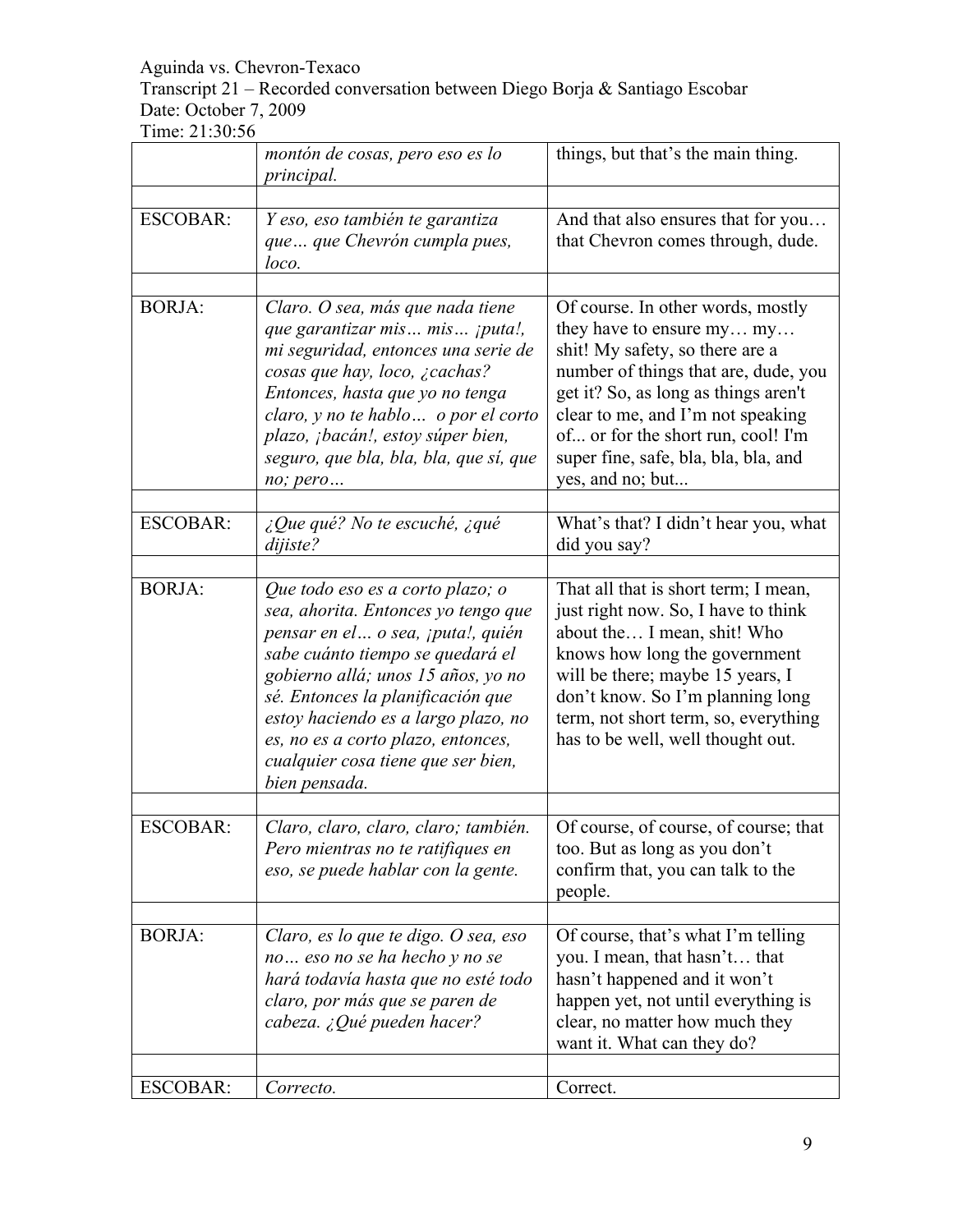Transcript 21 – Recorded conversation between Diego Borja & Santiago Escobar Date: October 7, 2009

| <b>BORJA:</b>   | ¿Qué me pueden decir?, ¿nos<br>vemos? [riendo].                                                                                                                                                                                                                                                                                                                                                                                                                                                                                                                                                                            | What can they tell me? See you<br>later? [Laughing].                                                                                                                                                                                                                                                                                                                                                                                                                                                                                                                                                                       |
|-----------------|----------------------------------------------------------------------------------------------------------------------------------------------------------------------------------------------------------------------------------------------------------------------------------------------------------------------------------------------------------------------------------------------------------------------------------------------------------------------------------------------------------------------------------------------------------------------------------------------------------------------------|----------------------------------------------------------------------------------------------------------------------------------------------------------------------------------------------------------------------------------------------------------------------------------------------------------------------------------------------------------------------------------------------------------------------------------------------------------------------------------------------------------------------------------------------------------------------------------------------------------------------------|
| <b>ESCOBAR:</b> | No te pueden decir eso. Y claro, si<br>te dicen: "Nos vemos"                                                                                                                                                                                                                                                                                                                                                                                                                                                                                                                                                               | They can say that to you. And of<br>course, if they tell you, "See you<br>later"                                                                                                                                                                                                                                                                                                                                                                                                                                                                                                                                           |
| <b>BORJA:</b>   | "Nos vemos".                                                                                                                                                                                                                                                                                                                                                                                                                                                                                                                                                                                                               | "See you later."                                                                                                                                                                                                                                                                                                                                                                                                                                                                                                                                                                                                           |
| <b>ESCOBAR:</b> | Es perjudicial para ellos, pues.                                                                                                                                                                                                                                                                                                                                                                                                                                                                                                                                                                                           | It's damaging to them.                                                                                                                                                                                                                                                                                                                                                                                                                                                                                                                                                                                                     |
| <b>BORJA:</b>   | Totalmente. O sea, les puede salir el<br>tiro por la reculata, ¿cachas?, o<br>sea                                                                                                                                                                                                                                                                                                                                                                                                                                                                                                                                          | Totally. In other words, it can really<br>backfire on them, you get it? I<br>mean                                                                                                                                                                                                                                                                                                                                                                                                                                                                                                                                          |
| <b>ESCOBAR:</b> | ¿Qué pasa qué pasa si es que vos<br>ahorita les dices los de Chevrón<br>te dicen: "¿Sabes qué?, nosotros<br>no, no, no creemos que esto?"<br>Bueno, cualquier cosa, ¿ya?, y o<br>sea, yo creo que eso no haría, ¿o sí<br>harían?                                                                                                                                                                                                                                                                                                                                                                                           | What happens what happens if<br>you tell them right now the<br>people at Chevron tell you, "You<br>know what? We don't believe that<br>this?" Well, anything, that's it?<br>And I mean, I don't believe they<br>would do that, or would they do it?                                                                                                                                                                                                                                                                                                                                                                        |
| <b>BORJA:</b>   | $\zeta$ Qué?, $\zeta$ que harían qué?                                                                                                                                                                                                                                                                                                                                                                                                                                                                                                                                                                                      | What? They would do what?                                                                                                                                                                                                                                                                                                                                                                                                                                                                                                                                                                                                  |
| <b>ESCOBAR:</b> | O sea, ellos desconocerte.                                                                                                                                                                                                                                                                                                                                                                                                                                                                                                                                                                                                 | In other words, if they ignore you.                                                                                                                                                                                                                                                                                                                                                                                                                                                                                                                                                                                        |
| <b>BORJA:</b>   | No, es imposible. Con todas las<br>declaraciones que han hecho ya de<br>que fui  trabajé con ellos y que<br>todo eso, que era contratista, que<br>me trajeron y todo eso. O sea, ellos<br>se lanzaron a todo esto obviamente<br>con asumiendo que, <i>iputa!</i> , yo<br>estoy con ellos cien por ciento. Y en<br>verdad sí estoy porque estoy con<br>ellos ahorita, pero ellos siempre lo<br>van a ver por su lado, ¿cachas? O<br>sea, ellos son ellos son, son una<br>compañía gigantesca y siempre<br>velan por sus intereses. Y mientras<br>las cosas caminen bien, todo sigue<br>bien. Pero tiene que llegar un punto | No, it's impossible. With all the<br>statements they've made already,<br>now that I've I worked with them<br>and all that, that I was a contractor,<br>that they brought me here and all<br>that. I mean, they jumped into all<br>this obviously with assuming that,<br>shit! That I'm with them 100%. And<br>really I am, because I'm with them<br>right now, but they are always going<br>to see it from their side, you get it? I<br>mean, they are they are a giant<br>company and they always looking<br>out for their interests. And as long<br>as things are good, everything<br>continues to be fine. But the time |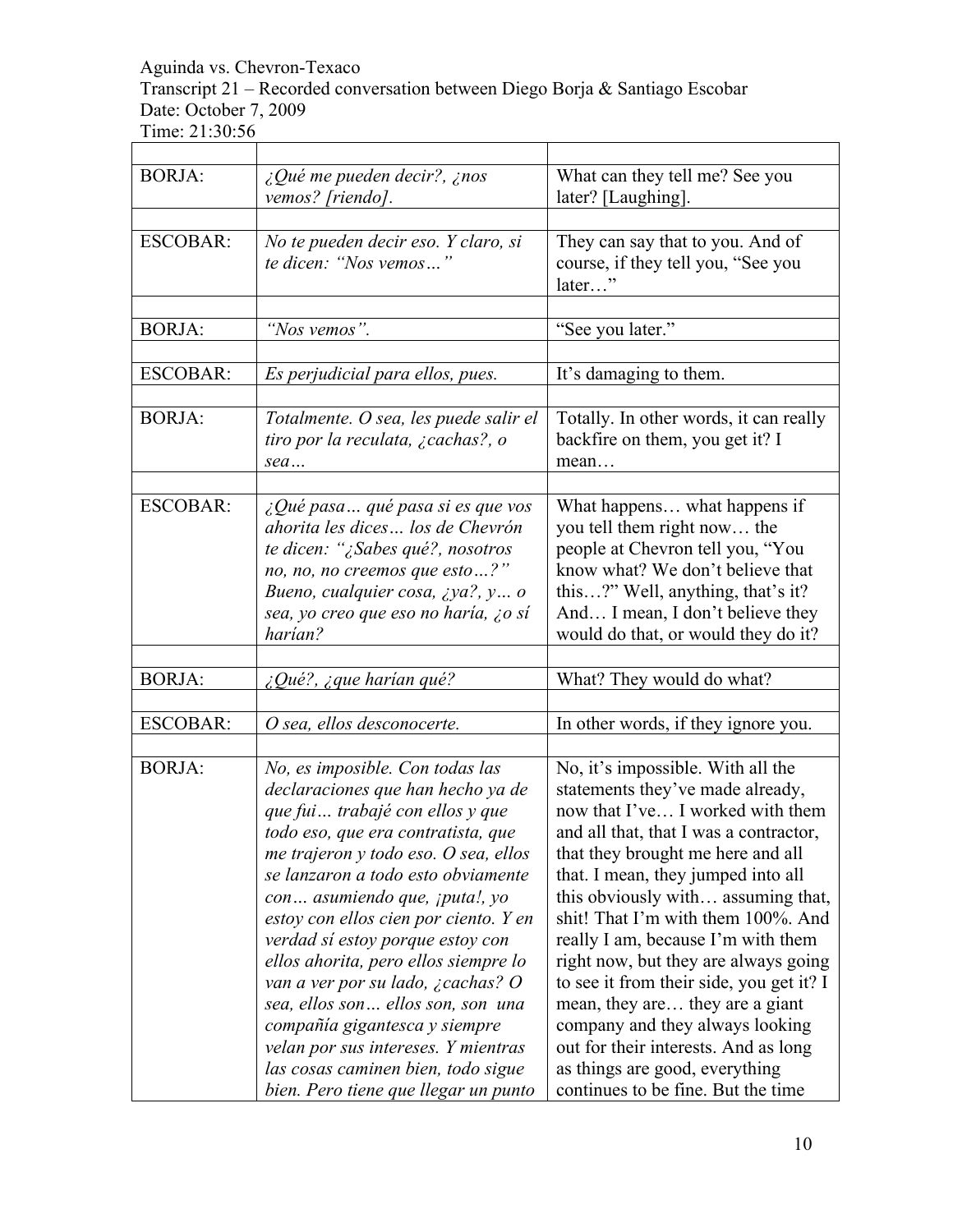Transcript 21 – Recorded conversation between Diego Borja & Santiago Escobar Date: October 7, 2009

|                 | en donde yo tengo que donde yo<br>tengo que estar seguro de lo<br>seguro de cómo va a ser mi cómo<br>va a pasar mi vida, ¿cachas?<br>Porque hasta conseguir otro trabajo<br>ahorita es cagado, ¿cachas?,<br>porque hay un montón de gente que<br>no me va a querer contratar,<br>huevón.                                                                                                              | has to come when I have to when I<br>have to be sure of the sure of how<br>my how I'm going to spend my<br>life, you get it? Because even<br>finding another job right now is<br>fucked, you get it? Because there<br>are a lot of people who won't want<br>to hire me, dude.                                                                                                                                          |
|-----------------|-------------------------------------------------------------------------------------------------------------------------------------------------------------------------------------------------------------------------------------------------------------------------------------------------------------------------------------------------------------------------------------------------------|------------------------------------------------------------------------------------------------------------------------------------------------------------------------------------------------------------------------------------------------------------------------------------------------------------------------------------------------------------------------------------------------------------------------|
| <b>ESCOBAR:</b> | Claro. Entonces ellos tienen que<br>arreglar eso pues. Cubrir todos<br>$\mathit{essos}\dots$                                                                                                                                                                                                                                                                                                          | Of course. So they have to take care<br>of that. Cover all those                                                                                                                                                                                                                                                                                                                                                       |
| <b>BORJA:</b>   | Claro. O sea, cuando nosotros<br>hablamos la primera vez, yo les<br>dije: "Miren, esto pasa, si es que<br>pasa, si es que yo siento  yo estoy<br>cubierto por ustedes en sentido de<br>seguridad, sentido económico, todo.<br>Obviamente no les voy a pedir nada<br>ahorita porque arruinaría la<br>evidencia y todo". "No, no; no te<br>preocupes, esto" Pero está<br>totalmente entendido, ¿cachas? | Of course. I mean, when we spoke<br>the first time, I told them, "Look,<br>this is happening, if it happens, if I<br>feel I'm covering for you guys in<br>terms of security, in financial terms,<br>everything. Obviously I'm not going<br>to ask you for anything right now,<br>because it would ruin the evidence<br>and everything." "No, no, don't you<br>worry, that" But it's totally<br>understood, you get it? |
| <b>ESCOBAR:</b> | $\angle$ Que qué?                                                                                                                                                                                                                                                                                                                                                                                     | What's that?                                                                                                                                                                                                                                                                                                                                                                                                           |
|                 |                                                                                                                                                                                                                                                                                                                                                                                                       |                                                                                                                                                                                                                                                                                                                                                                                                                        |
| <b>BORJA:</b>   | Que está totalmente entendido.                                                                                                                                                                                                                                                                                                                                                                        | It's totally understood.                                                                                                                                                                                                                                                                                                                                                                                               |
| <b>ESCOBAR:</b> | Ya. Ellos van a cumplir su parte<br>económica [Simultaneous to other<br>speech] [la grabación salta un<br>poco/                                                                                                                                                                                                                                                                                       | Okay. They are going to honor the<br>financial part [Simultaneous to other<br>speech] [the recording jumps a bit].                                                                                                                                                                                                                                                                                                     |
| <b>BORJA:</b>   | No, pero [Simultaneous to other<br>speech].                                                                                                                                                                                                                                                                                                                                                           | No, but [Simultaneous to other<br>speech].                                                                                                                                                                                                                                                                                                                                                                             |
| <b>ESCOBAR:</b> | seguridad.                                                                                                                                                                                                                                                                                                                                                                                            | security.                                                                                                                                                                                                                                                                                                                                                                                                              |
|                 |                                                                                                                                                                                                                                                                                                                                                                                                       |                                                                                                                                                                                                                                                                                                                                                                                                                        |
| <b>BORJA:</b>   | Vivido. Yo necesito tener las cosas<br>claritas, a largo plazo, por escrito.                                                                                                                                                                                                                                                                                                                          | Lived. I need things to be clear, in<br>the long term, in writing.                                                                                                                                                                                                                                                                                                                                                     |
| <b>ESCOBAR:</b> | Porque las palabras se llevan el                                                                                                                                                                                                                                                                                                                                                                      | Because words are blown by the                                                                                                                                                                                                                                                                                                                                                                                         |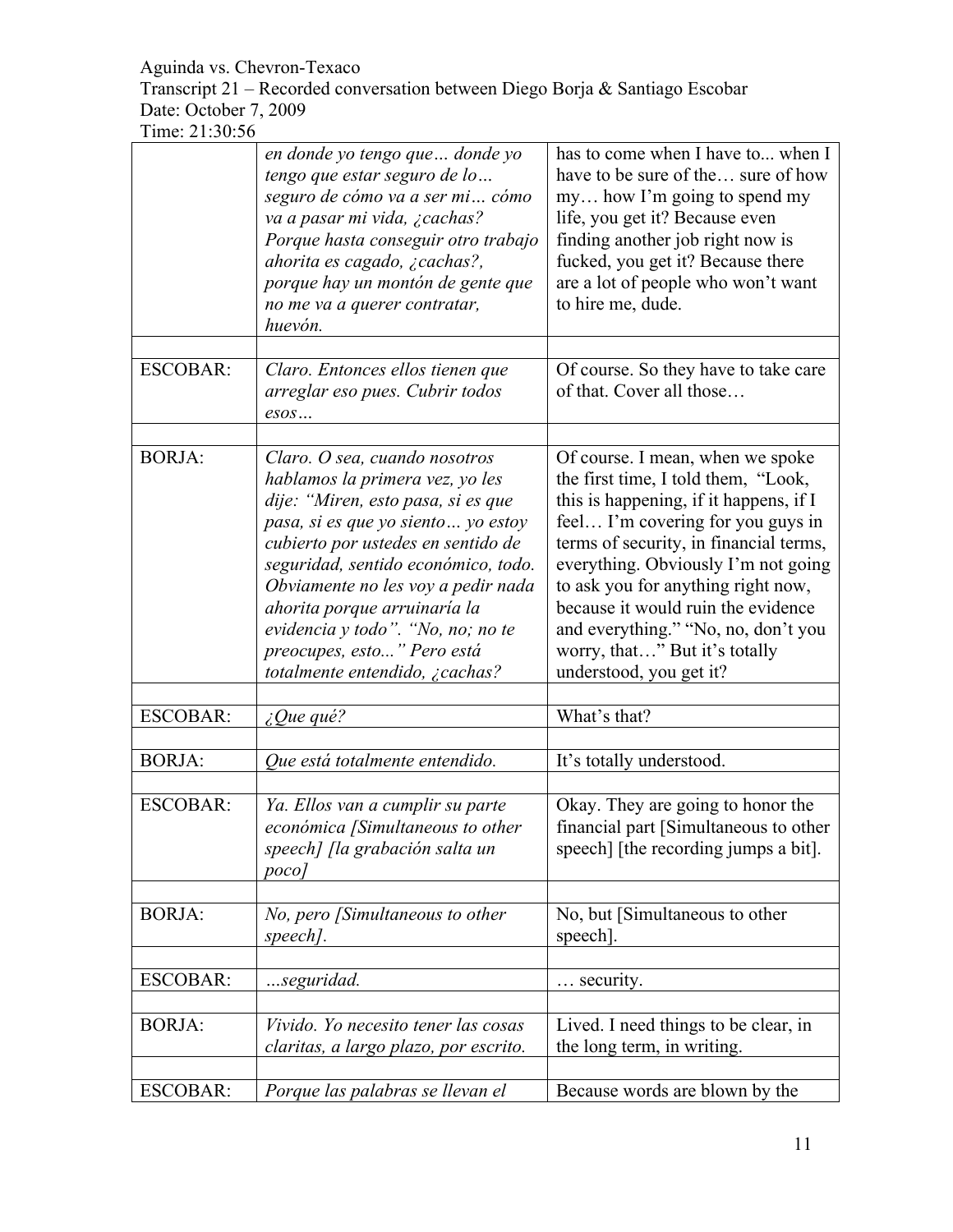#### Aguinda vs. Chevron-Texaco Transcript 21 – Recorded conversation between Diego Borja & Santiago Escobar Date: October 7, 2009 Time: 21:30:56

|                 | viento.                                                                                                                                                                                                                                                                                                                                                                                                                                                                                                                                                                                                                                                                                             | wind.                                                                                                                                                                                                                                                                                                                                                                                                                                                                                                                                                                                                                                                                                                                    |
|-----------------|-----------------------------------------------------------------------------------------------------------------------------------------------------------------------------------------------------------------------------------------------------------------------------------------------------------------------------------------------------------------------------------------------------------------------------------------------------------------------------------------------------------------------------------------------------------------------------------------------------------------------------------------------------------------------------------------------------|--------------------------------------------------------------------------------------------------------------------------------------------------------------------------------------------------------------------------------------------------------------------------------------------------------------------------------------------------------------------------------------------------------------------------------------------------------------------------------------------------------------------------------------------------------------------------------------------------------------------------------------------------------------------------------------------------------------------------|
|                 |                                                                                                                                                                                                                                                                                                                                                                                                                                                                                                                                                                                                                                                                                                     |                                                                                                                                                                                                                                                                                                                                                                                                                                                                                                                                                                                                                                                                                                                          |
| <b>BORJA:</b>   | Correcto. Entonces ¿sí me<br>cachas? O sea, ellos se toparon<br>con se toparon con o sea, ellos<br>no ¿qué me pueden?, o sea,<br><i>i</i> qué me pueden?, <i>iqué me</i><br>pueden ofrecer que me impresione a<br>mí? O sea, ¿cachas? O sea, ya he<br>vivido fiestas, por ejemplo, como las<br>que nosotros teníamos en Ecuador.<br>Aquí pagan miles de miles de<br>dólares, ¿cachas?, y yo ya he<br>tenido hemos tenido un nivel de<br>vida bien loco. O sea, hemos hecho<br>de todo. O sea, para que me<br>impresionen, ¡bien difícil!,<br><i>i</i> cachas? Entonces, lo que yo voy es<br>para el largo plazo. O sea, no me<br>vengan a mí con regalito, que esto<br>no. Así sí me vale, ¿cachas? | Correct. So then You understand<br>me? In other words, they ran into<br>they ran into I mean, they don't<br>what can they? I mean, what can<br>they? What can they offer that will<br>impress me? I mean, you get it? I<br>mean, I've partied, for example, like<br>the parties we had in Ecuador. Here<br>they pay thousands and thousands of<br>dollars, you get it? And I've already<br>had we've had a really crazy<br>standard of living. I mean, we've<br>done it all. In other words, for them<br>to impress me, very difficult! You<br>get it? So, what I'm looking at<br>things long term. I mean, they<br>shouldn't come to me with small<br>gifts, no way. Something like that, I<br>could care less, get it? |
| <b>ESCOBAR:</b> | Ya. Quieres algo  algo grande.                                                                                                                                                                                                                                                                                                                                                                                                                                                                                                                                                                                                                                                                      | Okay. You want something<br>something big.                                                                                                                                                                                                                                                                                                                                                                                                                                                                                                                                                                                                                                                                               |
| <b>BORJA:</b>   | Claro. Más que grande  no es de<br>una grande, sino simplemente es<br>seguridad.                                                                                                                                                                                                                                                                                                                                                                                                                                                                                                                                                                                                                    | Of course. More than big it's not<br>something big, but just security.                                                                                                                                                                                                                                                                                                                                                                                                                                                                                                                                                                                                                                                   |
| <b>ESCOBAR:</b> | Ya. Seguridad en todos los<br>aspectos: económico, familiar,<br>laboral.                                                                                                                                                                                                                                                                                                                                                                                                                                                                                                                                                                                                                            | Okay. Security in all aspects:<br>economically, family, occupational.                                                                                                                                                                                                                                                                                                                                                                                                                                                                                                                                                                                                                                                    |
| <b>BORJA:</b>   | Claro. Por lo que te matas toda la<br>vida haciendo las cosas. Quiero<br>dejar listas para no tener que<br>preocuparme; eso es lo que yo<br>quiero.                                                                                                                                                                                                                                                                                                                                                                                                                                                                                                                                                 | Of course. The things that you kill<br>yourself your whole life for. I want<br>to have them ready so I don't have<br>to worry; that is what I want.                                                                                                                                                                                                                                                                                                                                                                                                                                                                                                                                                                      |
| <b>ESCOBAR:</b> | Entonces tienes que decir: "Quieres<br>jubilar quiero jubilarme ya". Eso<br>es lo que tú quieres.                                                                                                                                                                                                                                                                                                                                                                                                                                                                                                                                                                                                   | So you have to say, "Do you want to<br>retire I want to retire now." That's<br>what you want.                                                                                                                                                                                                                                                                                                                                                                                                                                                                                                                                                                                                                            |
| <b>BORJA:</b>   | [Riendo] Claro. A veces me pongo a                                                                                                                                                                                                                                                                                                                                                                                                                                                                                                                                                                                                                                                                  | [Laughing] obviously. Sometimes I                                                                                                                                                                                                                                                                                                                                                                                                                                                                                                                                                                                                                                                                                        |